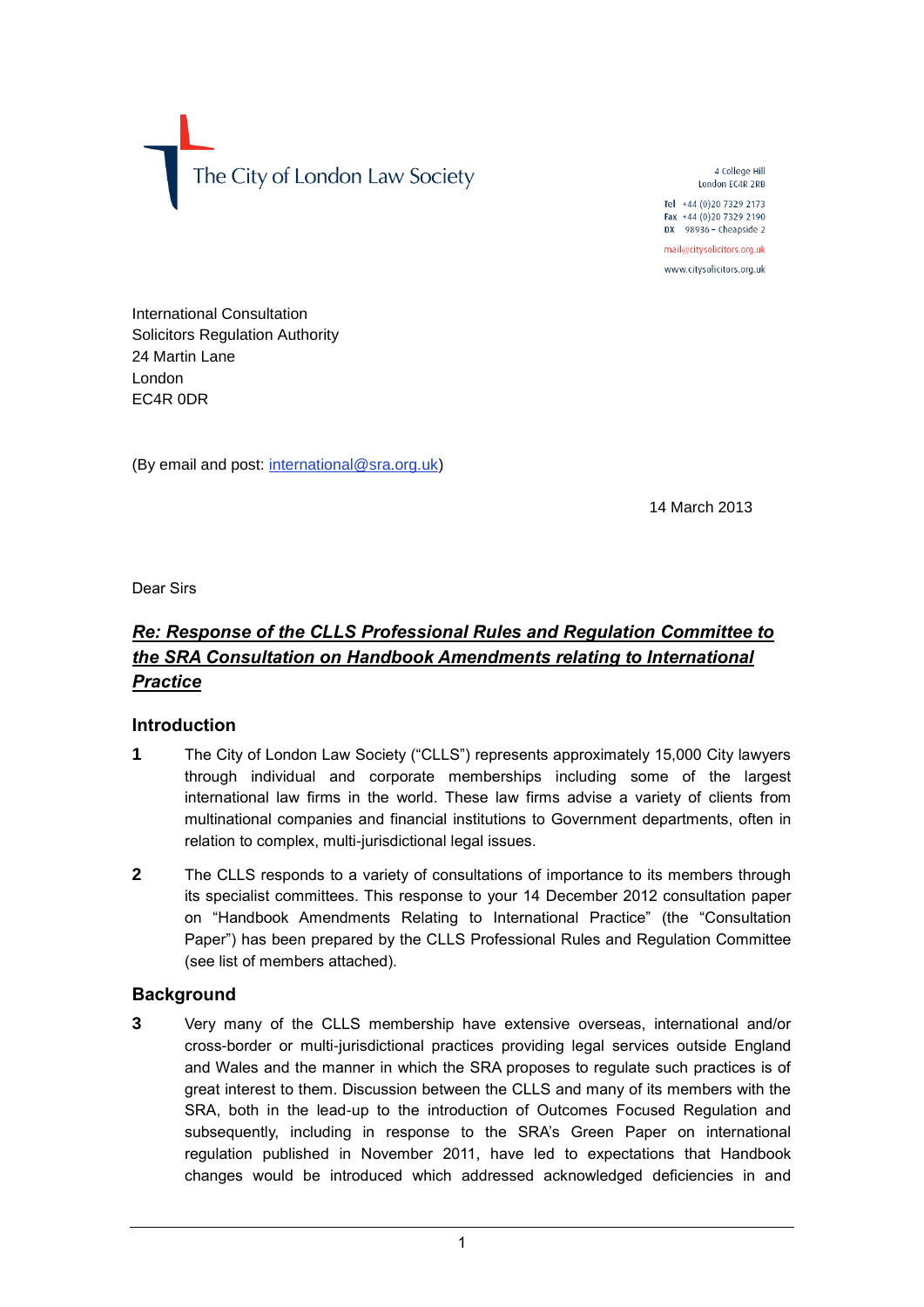concerns with the current provisions relating to the regulation of international and overseas practice. To recap, broadly, we believe that these concerns can be grouped into the following categories:

- (a) First, it is inappropriate for the same regulatory standards/outcomes/behaviours which apply to domestic practice to apply to the international practice of individual solicitors and authorised persons – we have always considered that a more proportionate risk-based approach is needed to justify the application of regulation by the SRA outside England and Wales. Of particular concern to CLLS members operating overseas has always been how to deal with inconsistencies between the SRA's requirements and the rules of applicable local regimes, perhaps most importantly for determining which conflicts rules apply to new business acceptance.
- (b) Secondly, there are a number of inconsistencies and anomalies in the impact of the current rules on firms and individuals working for them within their differing organisational structures. These are often difficult to explain and can cause competitiveness concerns, when comparing the position of purely local firms operating in those markets outside England and Wales, or even when comparing different legal structures of the CLLS's members. The differing requirements which apply to branches and to "connected practices" of authorised persons and to individual solicitors practising overseas through such branches or authorised persons, as well as the regulatory status of non-member partners within an authorised person, have been particular concerns which we had hoped that the "group approach" outlined in the Green Paper would help to resolve.
- (c) Thirdly, we currently have a difficult monitoring, reporting and supervision regime applicable to overseas practice which, in some cases, will duplicate or cause conflict with the reporting and supervision regimes of overseas regulators and, in other cases, will inappropriately require new and more onerous monitoring and reporting by compliance officers of matters which we believe the SRA is unlikely to be interested in considering. We had hoped that, following the review leading to the amendments proposed by the Consultation Paper, the jurisdictional scope of the duties of the compliance officers would be proportionately limited, bearing in mind the real practical obstacles which many firms' compliance officers will have.
- (d) Fourthly, with respect to foreign practices and offices not *de facto* or *de jure* managed or controlled by a regulated entity, we have been concerned that the SRA could or would extend its regulatory reach into these offices and practices directly, through an expansive interpretation of "connected practices", or indirectly, through regulation of individual solicitors practising outside England and Wales.
- **4** The SRA's proposed changes to the Handbook set out in the Consultation Paper attempt to address many of these concerns but, in our view, did so with only limited success. In our view, the matrix of regulatory standards/outcomes/behaviours which the Consultation Paper is suggesting should apply to the overseas practice of authorised persons and individual solicitors seems to us to be too complex, has gaps and (overall) goes further than a proportionate risk-based approach would require. The rejection of the "group approach" proposed in the Green Paper, in our view, will perpetuate many inconsistencies and may lead to "regulatory arbitrage" in establishing legal structures. Moreover, many of the difficulties with the monitoring, reporting and supervision regime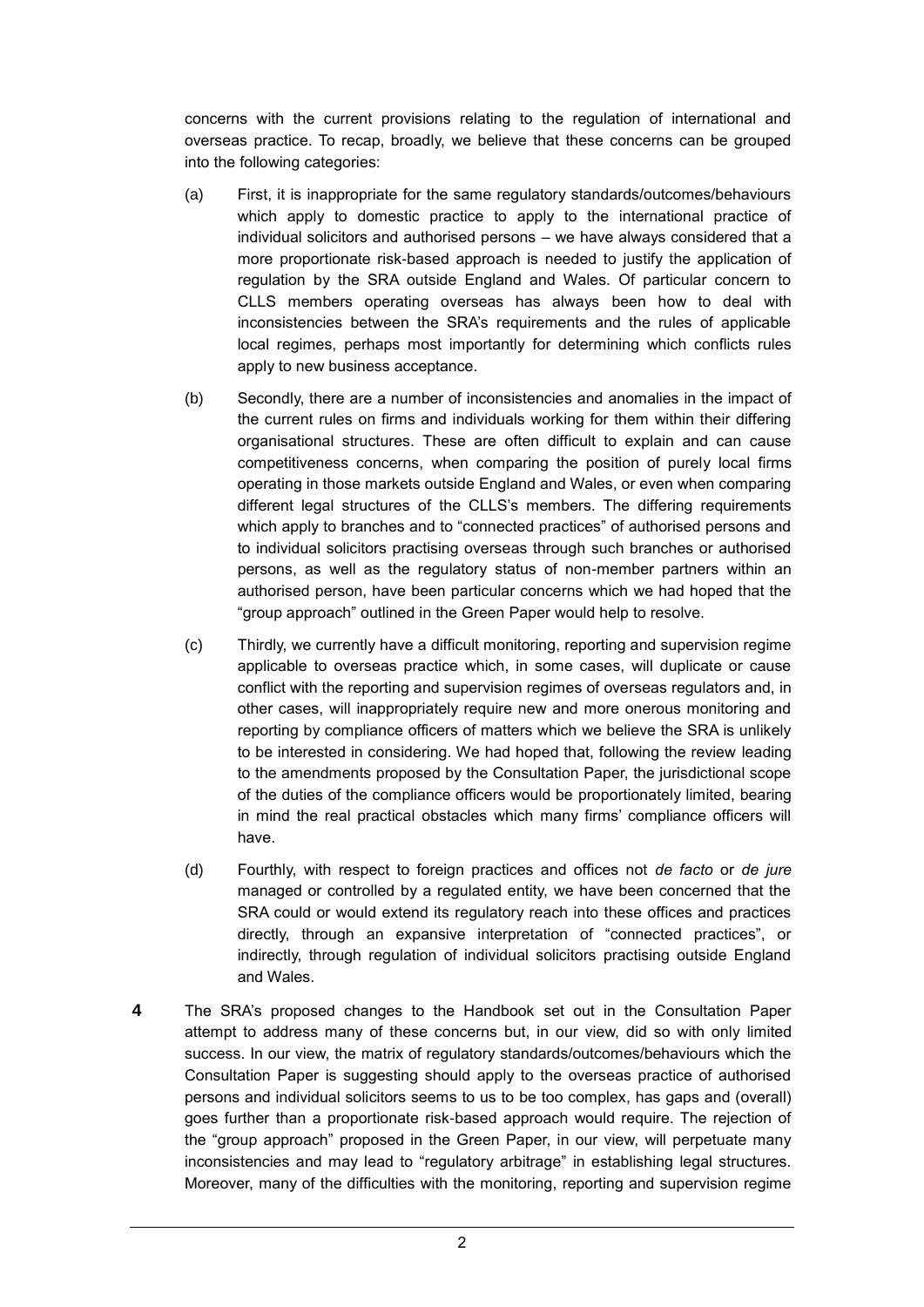will remain, even if in many cases it will be addressing a "cut-down" version of the Handbook applicable to part, but not all, of a firm's overseas practice.

- **5** A working group of members of the CLLS's Professional Rules and Regulation Committee together with other representatives of major international firms have been engaging with the SRA to discuss our response to their consultation on International Practice and seek to persuade them to take account of our concerns. Significant progress has been made in those discussions. As a result we understand the SRA are expecting to make revisions to their proposals which take account of our major concerns and which the CLLS's working group expect to be able to support. These will include a modified set of overseas principles (with helpful overseas-related notes to guide compliance with those principles), a new definition of "overseas practice" which ensures that there will be a form of group-wide regulation that is "blind" to firm structures for overseas branches, firms or entities that are *de facto* or *de jure* controlled by a regulated entity (with the possibility for "non-controlled" entities to opt in) and, most importantly, clarity that the overseas principles only require monitoring and reporting at a very high level of material issues (in terms of the seriousness or systemic nature of problems arising).
- **6** Our comments in response to the Consultation Paper are set out below in three parts. Part One addresses in more detail our concerns with the Consultation Paper in relation to the main issues referred to above. Part Two then comments on each paragraph of the Consultation Paper in more detail. Part Three then summarises progress we believe has been made in discussions with the SRA towards meeting our concerns which we support.

## **Part One: Principal Comments**

# **What regulatory "standards" (whether they are expressed as Principles, Outcomes, Indicative Behaviours or otherwise) should apply to overseas and international practice?**

- **7** The new Chapter 13 proposed in the Consultation Paper sets out the requirements to apply in the regulation of the provision of legal services by solicitors, firms and other SRA regulated persons outside England and Wales. In short, leaving aside "application" issues, i.e. questions about who these standards should be applied to, in performing what sorts of services, which we will separately address below, this proposes requirements for overseas practice based on compliance with the Principles in the SRA's Handbook (without requiring compliance with the outcomes set out in other chapters of the Code of Conduct, other than Chapter 10 (to the fullest extent possible without breaching local law or regulations)). Chapter 13 proposes three additional regulatory requirements as outcomes for overseas practice:
	- O (13.3) as an override, to apply even where compliance with the Principles might breach local law or regulations, you must behave in a way which is "proper and appropriate" for a person authorised by the SRA to provide legal services;
	- O (13.4) you have to ensure clients are aware of certain information (including who regulates the services provided and how confidentiality will be maintained); and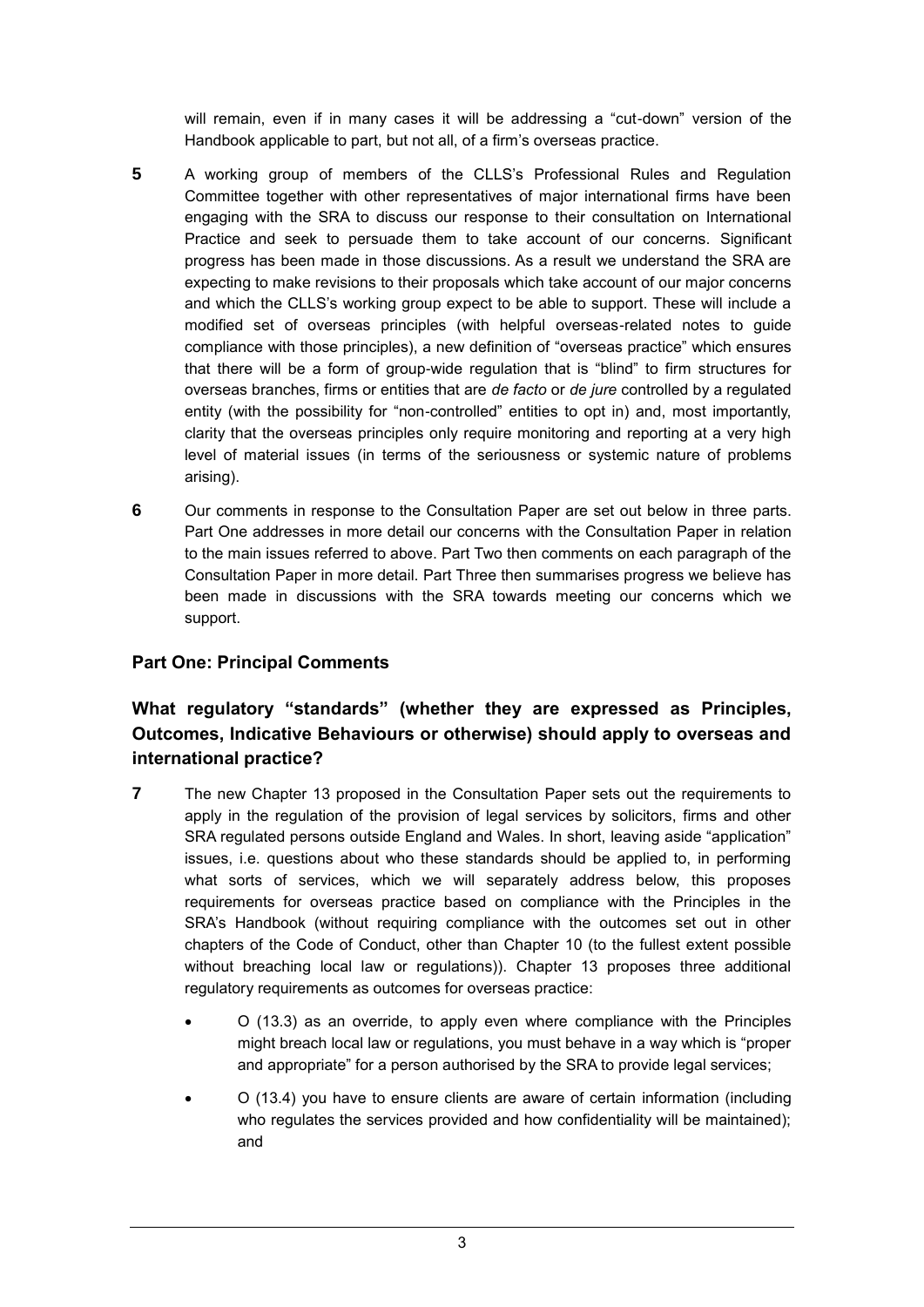- O (13.5) you do not cause, contribute to or facilitate a failure to comply by persons practising in England and Wales.
- **8** The Consultation Paper also proposes the addition of a new outcome in Chapter 7 of the Code of Conduct requiring that you identify, monitor and manage risks to your compliance with the Handbook which may arise in connection with your overseas offices and "connected practices" (very broadly defined).
- **9** We are concerned that these proposals are over complex, unworkable in substantial respects and potentially intrusive of and conflicting with regulatory and ethical obligations applicable in foreign jurisdictions and, as a result, lead to some confusion on a number of issues from a supervision, reporting and compliance perspective (as illustrated by points below).
- **10** Our preference, to meet the concerns about protection of the "solicitor brand" in the context of overseas practice and to ensure that an appropriate minimum standard of conduct is applied, even in jurisdictions that have undeveloped regulation of legal services locally, would be simply to provide, by way of a new overarching general principle, applicable to overseas practice, requiring authorised persons and their "connected practices" (to the extent managed and controlled by an authorised person) to comply with local laws and regulations applicable to their business and to manage their business, provide services to their clients and behave in a way which does not cause any reputational damage to the profession of solicitors. That approach would avoid many of the issues about detailed application of the Principles to overseas practice, the SRA's supervision of non-solicitors whether practising within an authorised person or a "connected practice" and supervision of solicitors practising overseas outside an authorised person or their "connected practice".
- **11** One of our main concerns is that by applying the same Principles which apply domestically to overseas practice it will be an inevitable consequence that standards of conduct expected of individuals and authorised persons practising in England and Wales, as amplified by compliance with outcomes and indicative behaviours in the Code, will be imputed to overseas practice. On a practical level, for example, how do you determine what sort of conduct would breach Principle 4 (on "best interests") other than by reference to the outcomes and behaviours described in Chapters 3 and 4 of the Code?
- **12** The Principles are considered to be "high level" yet they give rise to all sorts of practical compliance issues (most of which are of most relevance when considering related outcomes affecting domestic practice) that are likely to cause concern relating to overseas practice. For example, is every confidential client email misdirected by accident to a third party a breach of Principle 4? Is every criminal offence committed by an employee (e.g. a driving offence in Paris?) a breach of Principle 6 or 7? Will the SRA's view of what is a "proper standard of service" for purposes of Principle 5 be the same for a solicitor practising in England and Wales as for, say, an authorised person's branch providing French legal advice in Paris? The lead-in to Chapter 13 expressly acknowledges that in many circumstances the outcomes set out in other chapters of the Code "will be indicative of the standard of behaviour expected". Is compliance with Principle 9 (encouraging equality of opportunity and respect for diversity) in businesses managed outside England and Wales where local cultural norms may be very different really a proper regulatory concern for the SRA?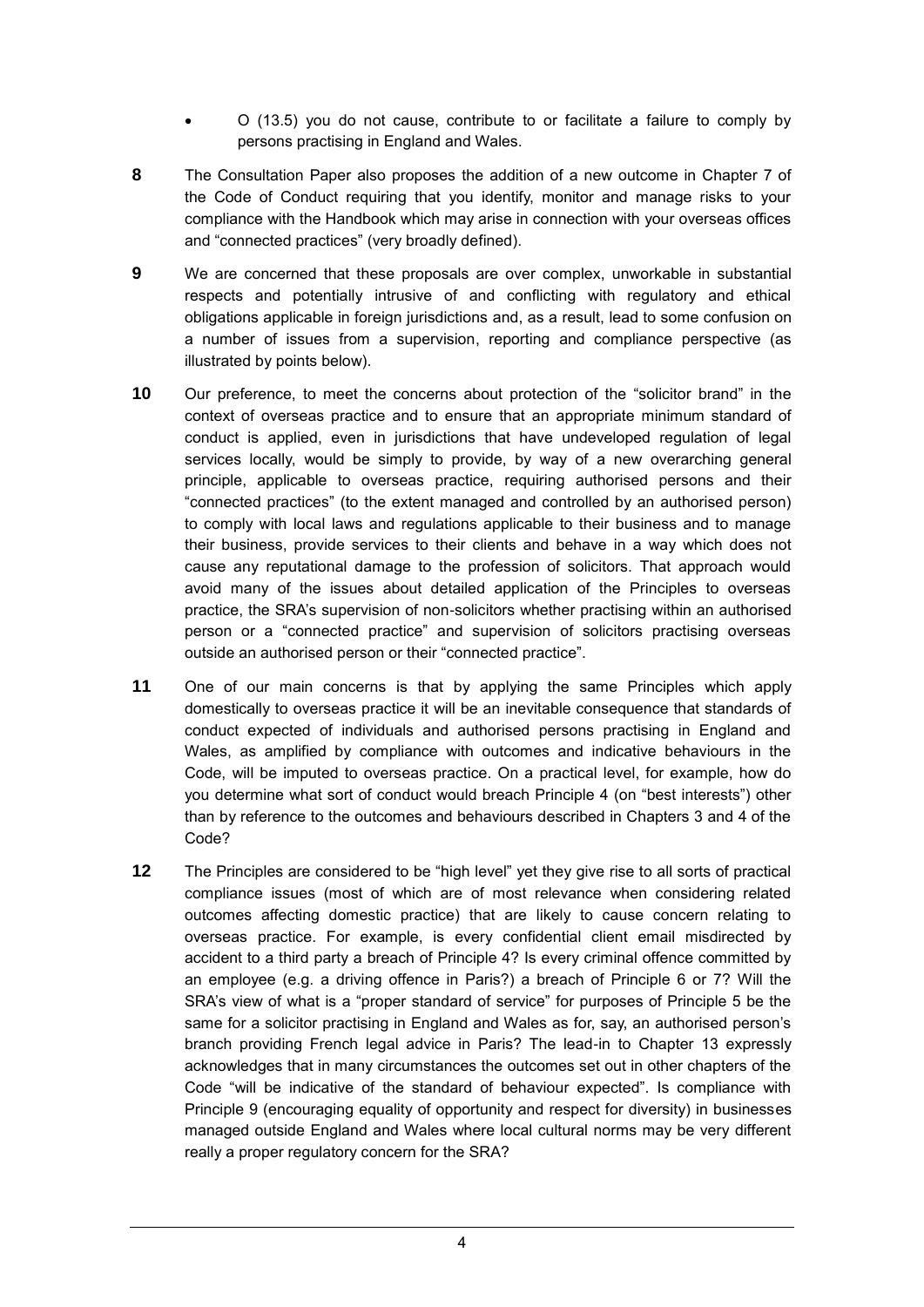- **13** In our view, an approach more proportionate to the perceived risks to the consumer/client on the conduct of overseas practice, when those consumers/ clients will already have protections arising under applicable law and local regulations, would be to focus not on the full scope of the Principles (and an equivalent standard of behaviour to what is expected by the Code of Conduct in domestic practice), against which breaches would need to be monitored and reported and the SRA would be expected to perform a supervision role, but on a new higher level reputation-based over-arching principle to regulate proper and appropriate behaviour overseas.
- **14** We appreciate, however, that the SRA's proposals set out in the Consultation Paper have been developed after consultation, considering responses to the Green Paper and otherwise (see paragraph 9 describing support for this approach, paragraph 14 for why the alternatives have been rejected) and that it may therefore be difficult, at this stage, to take an entirely different approach, hence we have engaged in discussions with the SRA as summarised in Part 3 to produce modifications to a broader Principles-based framework which we can support and in addition we have provided detailed comments on the amendments being proposed.

#### **Dealing with anomalies and inconsistencies**

- **15** We are concerned that the approach summarised in paragraph 12 (iii) of the Consultation Paper does not deal adequately with the issue of importance to international firms concerning anomalies and inconsistencies and may lead to some firms being driven to establish different legal structures to minimise regulatory impact on their businesses.
- **16** It is not clear what kind of information will be sought from overseas offices of an authorised person or from a connected practice, but in addition to the practical difficulties of maintaining compliance with reporting obligations in these situations (particularly acute for connected practices not controlled by an authorised person), there could well be issues arising under attorney-client privilege and client confidentiality obligations under the laws and professional rules applicable in other jurisdictions that might not, depending on the circumstances and types of specific information being sought, permit disclosure.
- **17** The approach marks a significant change from the proposals set out in the Green Paper relating to regulation of firms on a "group basis", irrespective of legal structures. In short, if we have understood the proposals correctly, it seems to be proposed in the Consultation Paper that the new Chapter 13 regime relating to overseas practice (in summary, requiring compliance with (i) the SRA's Principles, (ii) a "proper and appropriate behaviour" test, (iii) a client disclosure test and (iv) full Chapter 10 reporting requirements) will apply to the overseas branches of SRA regulated entities and individual E&W solicitors (in whatever entities or businesses they may be practising). But these requirements will not apply to legal entities that are not themselves SRAregulated entities (even if they are controlled in practice or by legal structure) by such entities and trade under the same name or brand as the SRA-regulated entities.
- **18** The only requirement which will apply to those "connected practices" (as opposed to any individual solicitors practising through them) will be the new Chapter 7 requirements for the firm to manage risks to compliance across the whole business including very broadly defined "connected practices". However, since the substantive compliance standards applicable to those "connected practices", at least those who do not include E&W solicitors practising as such on their behalf, will not include the Chapter 13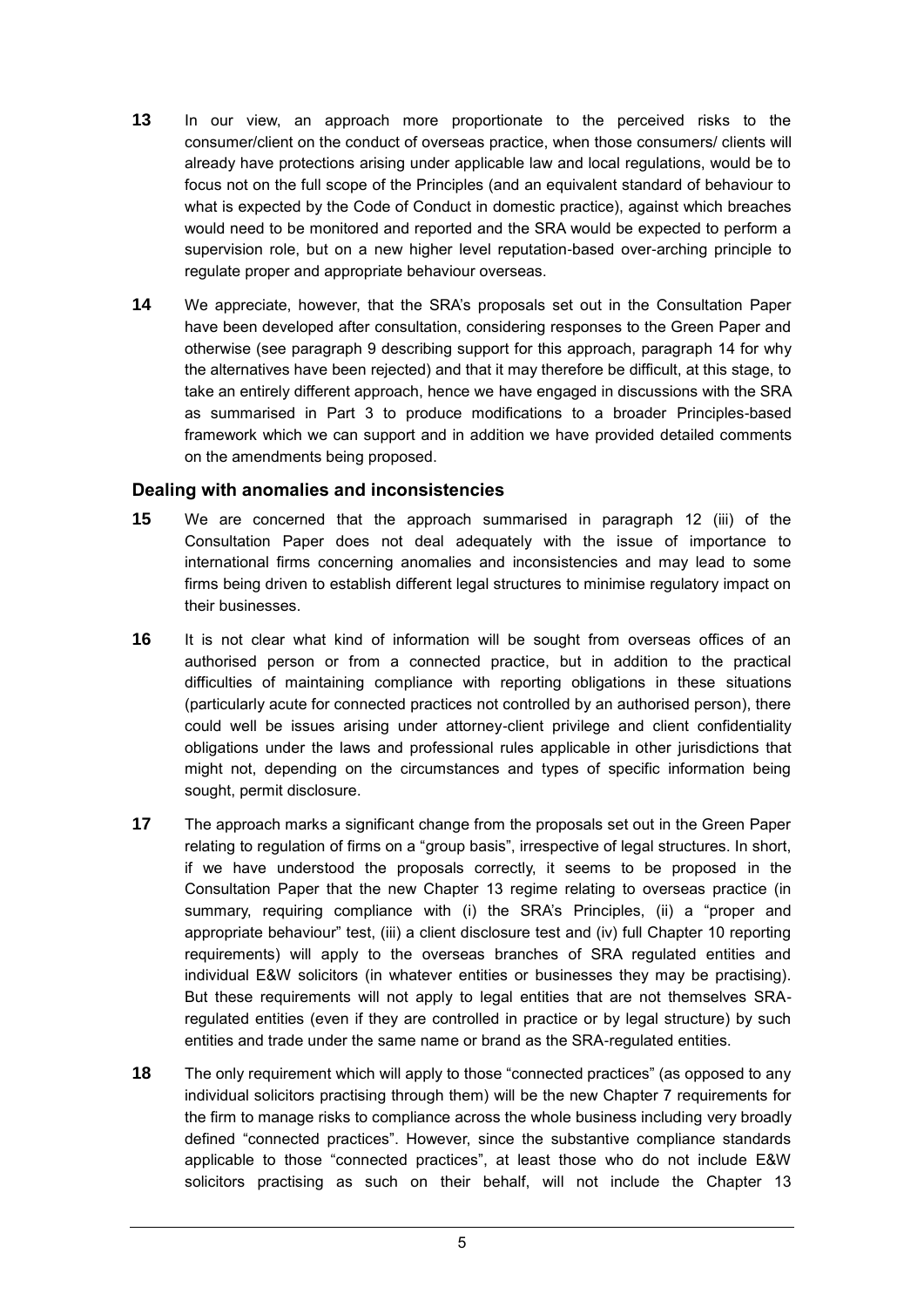requirements, as a drafting matter there would seem to be no standards applicable to such practices which the SRA is regulating and therefore no "risks of non-compliance" with the SRA's arrangements that are applicable to those entities of themselves. Moreover, the definition of "connected practices" appears overbroad by extending far beyond offices and practices that are managed or controlled by an authorised person, thereby giving rise to concerns regarding indirect regulation by the SRA over foreign offices and practices that are not nor should be subject to SRA regulation.

- **19** We are concerned that this approach will lead to some unfortunate (and illogical) inconsistencies within global law firms or those with multiple offices structured in a variety of ways and will result in divergence with management practice in many of those firms and potentially result in difficulties in the regulation of SRA-regulated entities. Take the real example of one of the CLLS members operating in Madrid through a separately constituted non-SRA regulated entity whose partners are non-members of its recognised body and, therefore, not "managers" for regulatory purposes, contrasted to the same firm's business in Paris which operates as a branch of its recognised body whose partners are members of its LLP and hence regulated by the SRA as "managers". Both offices are managed, from a risk and compliance perspective, in the same way and yet the proposed new regime would treat them quite differently.
- **20** There will also be inconsistency in the treatment of individual solicitors practising within a non-SRA regulated entity (such as, in this example, the firm's Madrid office) where an individual solicitor would have to comply with the Principles and other Chapter 13 requirements but the entity for whom he or she works and which provides services to clients would not. This will in practice mean that the work carried out by that entity involving the solicitor will need to be in compliance with the Principles and other Chapter 13 requirements (as well as local regulatory requirements) but that work that does not involve an E&W solicitor will not. This has the potential, among other things, to confuse even the most sophisticated clients on a matter handled solely by the firm's Madrid office. It will become even more confusing to clients on those matters, which are very common in global firms with international practices and client bases, which involve lawyers working from several offices together on the same matter. It may be irrelevant to the client and to the law firm whether the lawyer who provides some advice on the matter happens to be based, say, in the firm's office in Madrid, or London or Paris. Yet for different regulatory standards to apply to that advice (e.g. to determine which conflicts rules need to be observed before taking on the engagement or involving lawyers in particular offices) would not seem to make much sense.
- **21** The Consultation Paper explains that the reason for reversing the proposed "group basis" of regulation put forward in the Green Paper is a result of concerns expressed by firms operating within "Verein structures". We assume their concerns arise because within such network arrangements the SRA-regulated entity or its managers have very limited legal or practical control over other parts of the firm's international network. So, to require non-SRA regulated (non-controlled) entities and the foreign lawyers practising through them to comply with the SRA's standards for overseas practice may seem unreasonable and disproportionate to the risks being addressed.
- **22** In our view, the current proposals go too far the other way. We think that if the SRA believes it needs to apply its own (albeit reduced impact) Chapter 13 based standards to the practices of firms with overseas branches, even if there are no E&W solicitors involved within those practices, in order to protect the regulation of the solicitors brand internationally and ensure an appropriate minimum standard of behaviour in jurisdictions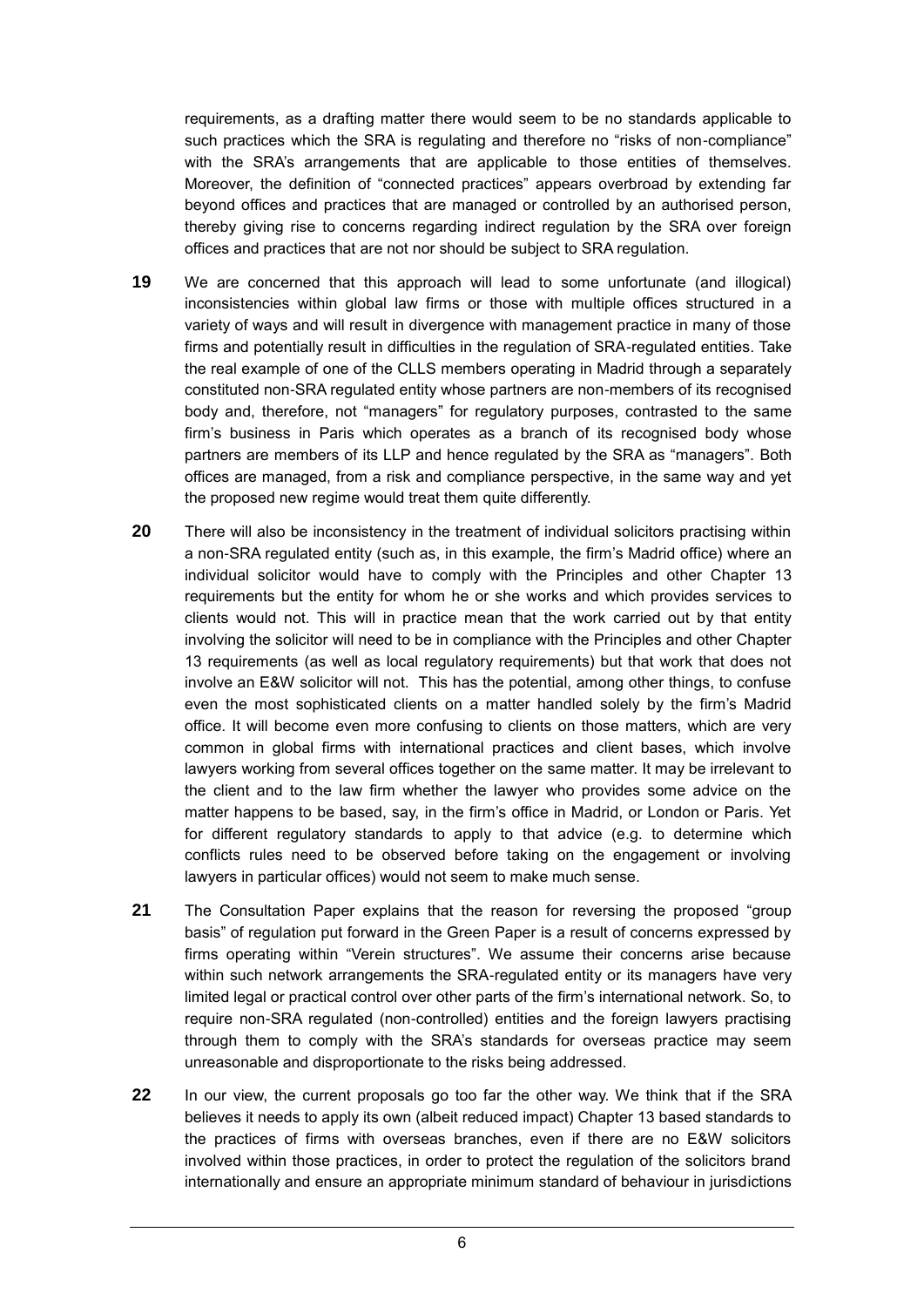where no substantive local regulation of legal services applies, then the same justification must surely apply to businesses which, whilst being legally structured as separate entities, are *de facto* or *de jure* managed and controlled by SRA regulated bodies and regarded by clients and others in their markets, as part of the same legal business, usually with a shared brand, as other entities regulated by the SRA. In sum, where a global firm is managed or controlled by an authorised person, the legal structure of that firm should not drive regulatory requirements, which ought to be neutral as to structure and avoid complexity, practical obstacles to compliance and undue inconsistencies with local professional privilege and ethical obligations.

- **23** Firms which operate with a shared brand across the world, even if they adopt network arrangements (such as those known as "Verein structures"), will typically impose on their network members, through contractual arrangements, important brand protections and controls. For those to include minimal regulatory compliance standards, at least for those businesses that are regarded, commercially, as being "UK-headquartered" or whose E&W solicitor partners comprise a significant proportion (to avoid disproportionate extra-territorial regulation of what are in substance overseas managed and regulated businesses) would seem to many of our members to be appropriate. Provided that the regulatory standards which are applied across those businesses are sensible and proportionate – see comments above – many of our members do not understand why those who operate through Verein style network arrangement structures, should have any difficulty agreeing to regulation on this sort of "group basis". But if they were excluded from the scope of Chapter 13, on the basis of lack of *de facto*  or *de jure* control, and many of our members believe they should be, that would be preferable to the proposal in the Consultation Paper which is in our view too restrictive and serves only to perpetuate anomalies.
- **24** Our concerns about perpetuating anomalies and inconsistencies is not just because consistency and simplification is desirable per se and will make it easier for clients to understand the regime that applies to the firms they instruct. It is also because of fears about there being an uneven playing field which leads to some firms having competitive advantages over others, from a regulatory perspective, dependent on the legal structures which they may choose to establish (usually for other business, liability management, local regulatory or tax reasons).
- **25** This concern is illustrated, in particular, with respect to choice of law rules regarding conflicts of interest. Professional rules applicable to lawyers in a number of jurisdictions, such as in many states in the USA, permit clients to waive conflicts in some circumstances where waiver is not permitted under the Code. It would place firms operating in those jurisdictions in a potentially competitive disadvantage if they were unable to act when local rules would otherwise permit. Especially when dealing with sophisticated clients, the firm and client ought to be free to agree on a choice of law applicable in that jurisdiction.
- **26** Complications also could frequently arise for solicitors who are dual qualified or qualified in several jurisdictions but are not practising as solicitors in E&W. Consider, for example, a lawyer who is qualified as a solicitor in E&W and also is a member of the New York Bar. If she is located and practising in New York City and regularly practises New York law while maintaining an active practising certificate in E&W, it is not at all clear why English conflicts rules ought to apply to her New York engagements, as opposed to New York rules. Reasonable choice of law principles would point towards New York conflicts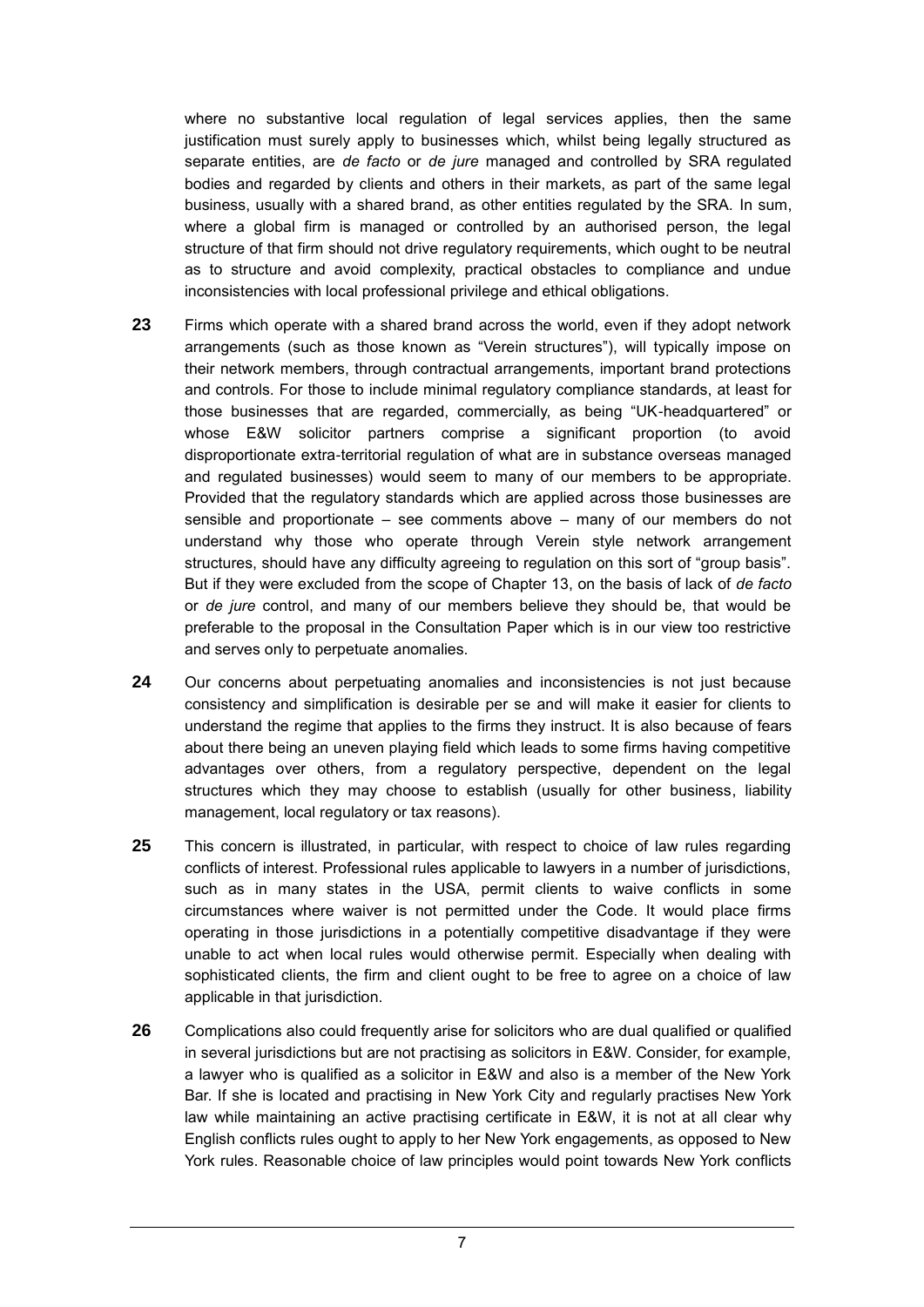rules applying in that situation or, at a minimum she ought to be free to agree with her clients to apply New York rules to the exclusion of other rules.

#### **Onerous monitoring and reporting requirements**

- **27** This concern is, of course, linked heavily to the other main issues discussed above, especially the first relating to appropriate and proportionate regulatory standards applying overseas. If the Chapter 13 requirements, and the additional management requirements proposed for Chapter 7, are limited to apply only to regulate offices and practices managed or controlled by an authorised person and are capable of being monitored at a high level and reports in respect of non-material breaches occurring in overseas practice will not be required, then the burdens of extending the applicability of the COLP regime to overseas practice should be manageable and acceptable.
- **28** Our concern, however, is that the current approach requiring compliance with the SRA's Principles and other Chapter 13 requirements, including the reporting obligations in Chapter 10, will require many international firms to introduce new management and governance arrangements in order to assure compliance. For some, there will be material additional costs incurred in doing so.
- **29** Moreover, the inconsistencies and anomalies in the applicability of the Chapter 13 requirements to different parts of the firm's overseas business – branch versus subsidiary or separate local partnership, solicitor versus non-solicitor, member versus non-member partners – will create additional complexity and confusion in managing, monitoring and reporting obligations within complex international firm structures. This is true both where a global firm is managed or controlled by an authorised person and, especially, where a global firm is managed or controlled outside E&W, in which case it may as a practical matter be unworkable to institute monitoring, reporting and compliance systems as contemplated by the "connected practice" regime described in the consultation. At this point the consultation does not set out the detail of what may be required. We counsel caution, accordingly, regarding what requirements are workable from a practical standpoint across offices in a global setting and the complications that may arise under local rules regarding privilege and client confidentiality restrictions.
- **30** Part Two of this response provides comments on individual issues in each paragraph of the Consultation Paper where we have them.

### **Part Two: Detailed comments on each paragraph of the Consultation Paper**

- **31 Paras 1 – 8:** No comments.
- **32 Para 9:** Our comments in relation to the "group approach" put forward in the Consultation Paper are set out above. We strongly disagree with the comment that "Verein structures" are "designed precisely to prevent the kind of cross-jurisdictional regulation" that was being proposed and, indeed, continues to be proposed in respect of overseas branches. Cross-contamination from a liability perspective may well be at the heart of many "Verein style" structures but some of our members are offended at the suggestion that such structures are put in place to avoid cross-jurisdictional regulation. We should also reiterate that the CLLS in response to the Green paper did not see adoption of the Principles as a simplistic solution – it raises many complexities discussed in our response to the Green Paper and again in this response.
- **33 Para 10:** We agree.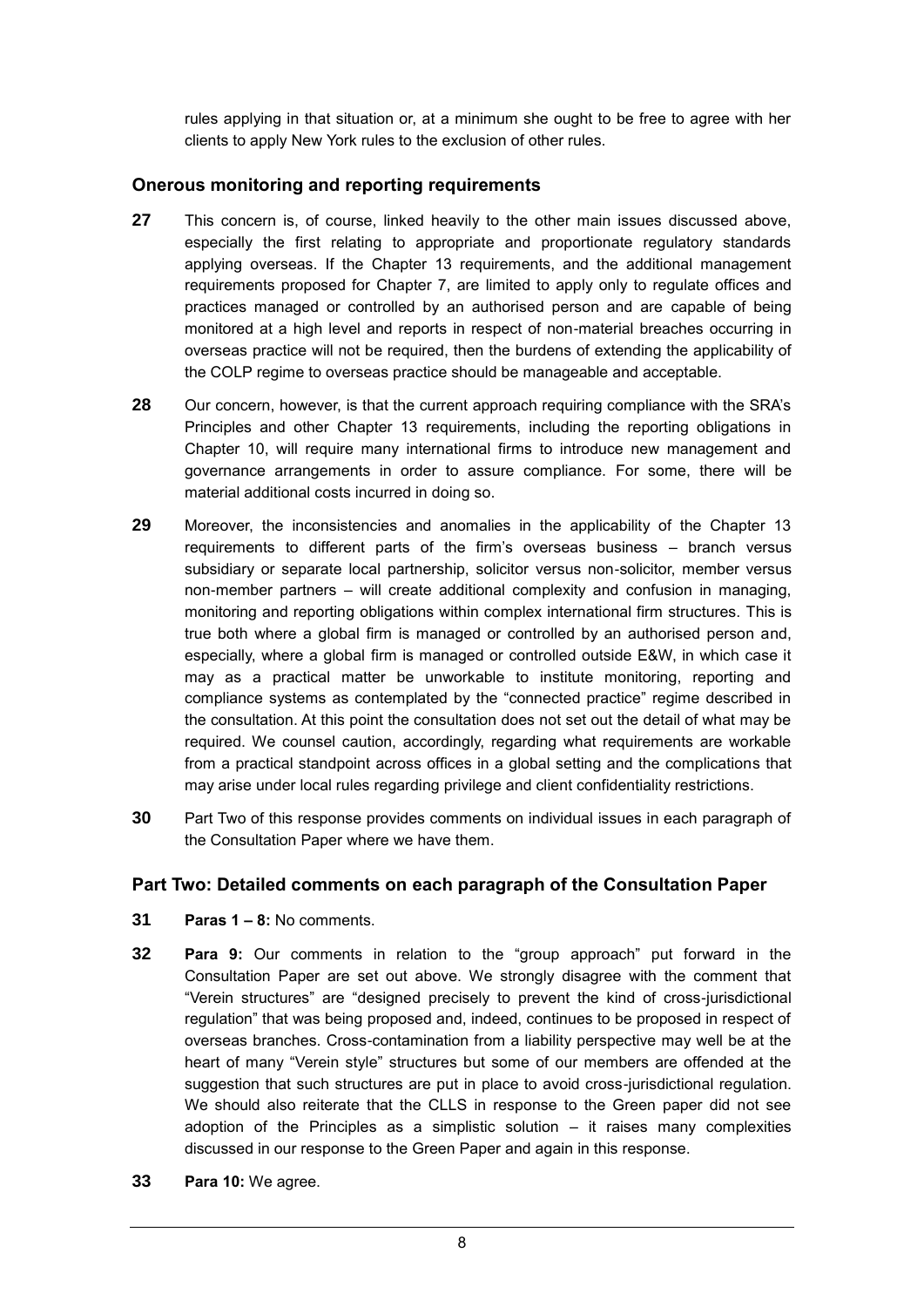- **34 Para 11:** The SRA's conclusions seem sensible, subject to our comments elsewhere about the "group approach" and our surprise that there is no conclusion about the need to find a way to avoid some of the inconsistencies and anomalies that would be created by moving away from the "group approach".
- **35 Para 12 (i):** See above for our views about our preference for a new overarching principle for overseas practice. If the Principles based approach is followed, we think it is important to be clearer that the standards they impose relating to overseas practice are indeed "standalone" and that the outcomes and behaviours set out as applicable to domestic practice will not be relevant, in effect, to expand the Principles by the "back door". The lead-in to Chapter 13, as now drafted, in fact says quite the opposite.
- **36 Para 12 (ii):** See comments below.
- **37 Para 12 (iii):** See comments above.
- **38 Para 12 (iv) and (v):** This approach is sensible. However, it needs to take account of the complexities of modern cross-border practice involving multi-jurisdictional teams across different offices (and entities) where the client has a single engagement with the law firm that is, in practice, "jurisdiction/office-neutral". Moreover, many clients of the global law firms are themselves "trans-national" and advice on the same matter may be delivered to those clients in several jurisdictions by lawyers who are based in a variety of offices themselves. Regulation of that sort of international practice by reference to the "home office" of particular individuals may raise its own difficulties.
- **39 Para 13:** Noted.
- **40 Para 14:** We disagree. See comments above. We feel strongly that the approach being proposed is not proportionate to the risks being addressed and that a more limited overarching principle applicable to overseas practice to address the regulatory concern would be more appropriate
- **41 Para 15:** We agree with that approach in the context of application of the Principles to overseas practice.
- **42 Paras 16 and 17:** Our view on O(13.3) is that whilst it may look unobjectionable of itself, if as paragraph 16 indicates the intention is to override local legal requirements if they are inconsistent with the SRA's expectations then that could be problematic and it could, by the "back door", operate as a prohibition on establishing an overseas practice in certain jurisdictions. Is that what is intended? If there needs to be such an override, we are concerned that a "proper and appropriate" test is not at all helpful. The risk is that the reference to "proper and appropriate" means nothing without the full detail of the SRA Handbook and consequently that detail is reversed into  $O(13.3)$  again by the "back" door". Consequently, we are concerned that use of a "proper and appropriate" test may not achieve what is intended. In any event, since it is likely to be interpreted differently by firms to take account of cultural differences in different jurisdictions and if it is interpreted subjectively by the SRA that will just create undesirable uncertainty. Linkage to the "public trust" principle would in our view be preferable so that, in effect, only Principle 6 is not capable of being overridden by O(13.2).
- **43 Para 18:** On IB (13.1) in some countries it is not simply local laws or regulations which cause difficulties encouraging respect for equality and diversity but local cultural standards and accepted norms. Unless cultural issues are reflected in IB (13.1) the SRA may be seen to be dictating these standards inconsistent with locally accepted practices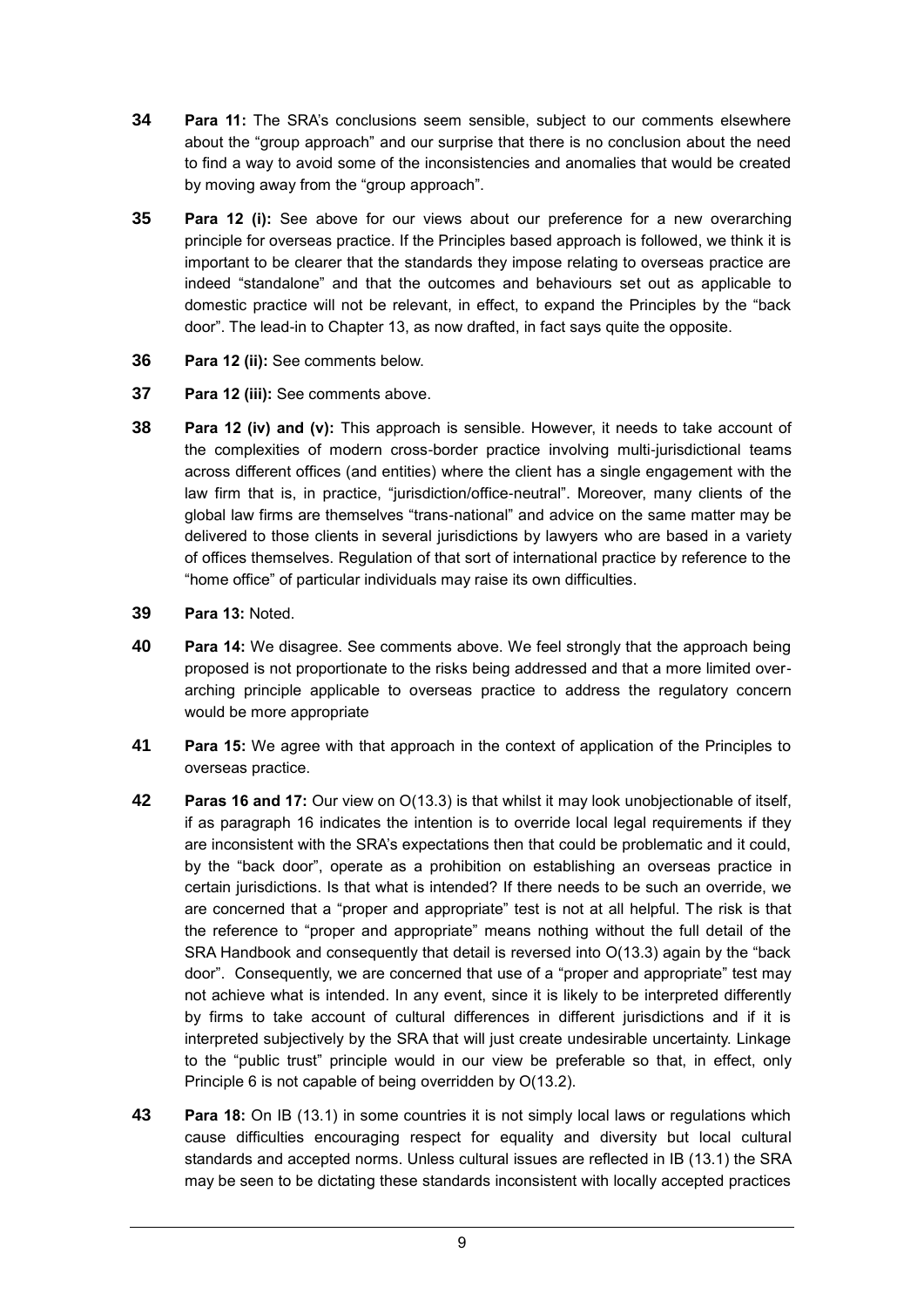which potentially could put SRA-regulated entities (but not their "connected practices", it seems, on the current proposals) at a competitive disadvantage compared to local businesses or those regulated elsewhere. Is that intended and appropriate? Many of our members consider that to be an unreasonable extra-territorial regulation of an issue that should be dealt with as a business issue.

- **44 Para 19:** O(13.4) should not cause too many difficulties (but see more detailed thoughts below) if, as is suggested, it is read with IB (13.8) essentially disapplying it for internationally sophisticated or local clients. It would be clearer, as a drafting matter, however, if the sophisticated client exception was referred to in O(13.4) itself rather that as an exception to a negative behaviour. There are, of course, complexities in determining which regulatory regime applies to a multi-jurisdictional cross-border matter, say, involving ten offices (not at all rare in the global law firm practices) and it would be a huge additional administrative burden to have to address O(13.4) when dealing with sophisticated clients. As to the detail of O(13.4), what is meant by "client protections" (we think it is too vague); surely only details of compulsory insurance need to be provided (the rest is commercially sensitive) and isn't the reference to confidentiality protections unnecessary (this information is not currently provided in England and Wales, and it would be hard to know where to start/stop if required to describe all relevant policies/procedures which protect it)?
- **45 Para 20 (i):** IB (13.3) re insurance will not be a concern for global firms and others operating global PI insurance programmes. The question is really whether those primarily domestic firms who establish an overseas branch should be required to do any more than comply with local PI requirements where applicable and, if so, whether the terms of IB(13.3.) really achieve this.
- **46 Para 20 (ii):** The position on conflicts (IB(13.2)) is confused. We feel strongly that this needs to be clarified either by more clearly drafted indicative behaviours or in guidance. It is a crucial area of concern for firms operating in multiple jurisdictions who need to understand what obligations apply to their overseas businesses practising local law, in competition with local and non-SRA regulated firms, and is therefore of utmost importance to CLLS members. There should be more clarity if the intention is that only the local conflicts rules apply, in applying the "best interests" Principle 4. The question then arises what rules should apply in less sophisticated markets if the local jurisdiction does not have any relevant conflicts rules. Should it just be accepted local practices that need to be followed? Or does the "best interests" principle potentially require a more onerous standard (e.g. implying a duty of loyalty it could be argued would prevent a firm litigating against a current client without its consent)? And should the position differ depending on whether an overseas-based English solicitor is involved on the matter? Or if a UK based client is involved? We think not in both cases, on balance. This is an area where we are concerned that simply requiring compliance with Principle 4 without the elaboration of the detailed outcomes that include accepted exceptions in the Code potentially could be problematic and where further guidance is needed. As a drafting matter the language of IB (13.2) is also unhelpful. It uses the defined term "client conflict" (noting inconsistently that this in fact encompasses "significant risks" of conflict) and therefore would seem literally to be more restrictive than in the "domestic" Code where exceptions to client conflict situations are permitted (in the form of the "substantially common interest" and "competing for the same objective" exceptions in O(3.6) and (3.7)). This is an area where we are particularly concerned to ensure that the SRA's overseas regulation does not put SRA regulated businesses at a competitive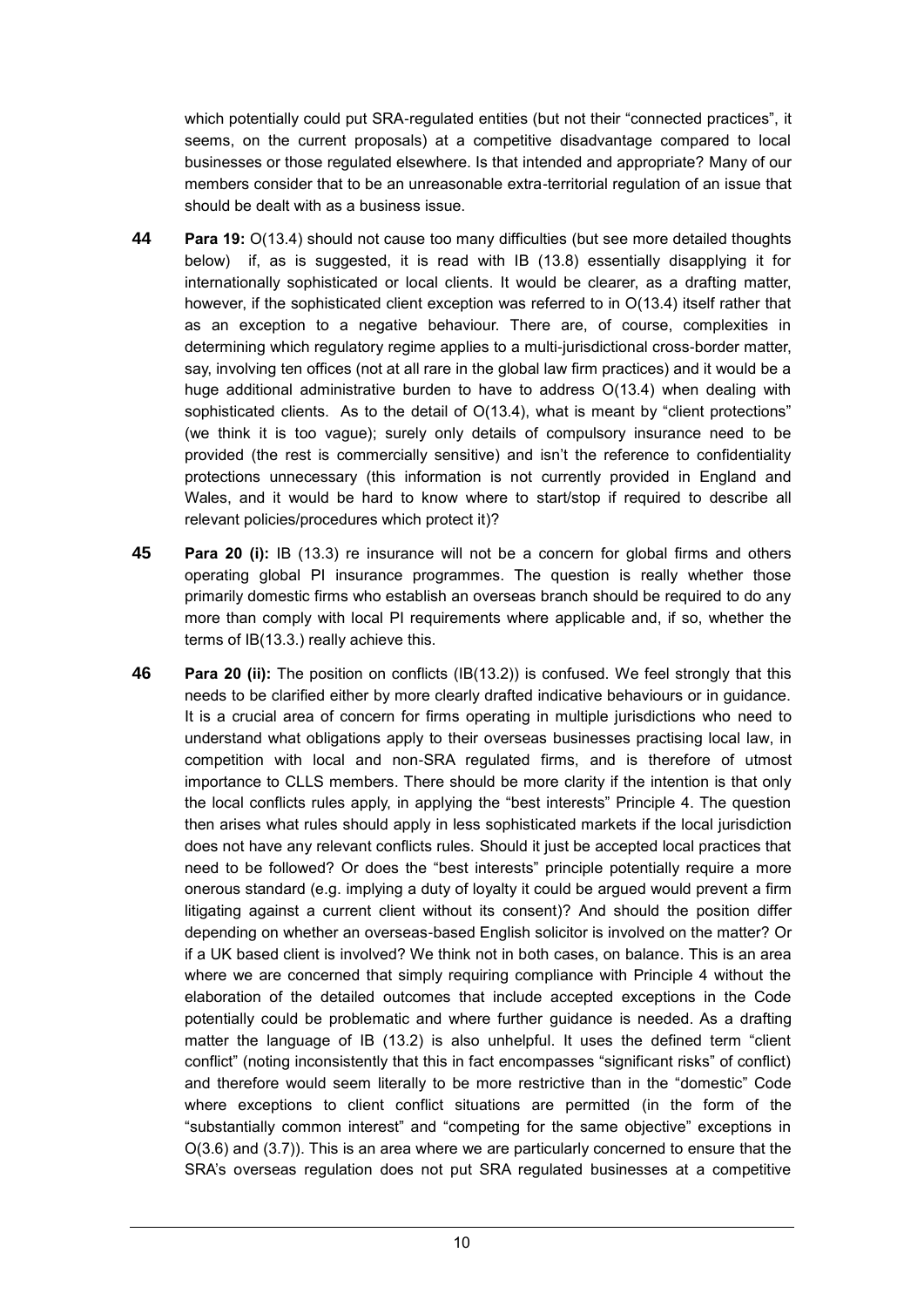disadvantage to local firms or other international firms (e.g. US firms) who are not regulated by the SRA.

- **47 Para 21:** We have no problem with O(13.5), other than to suggest that it should be qualified by materiality (both in terms of the failure itself and the contribution towards it). We are concerned, however, that  $O(13.6)$  could cause difficulty in relation to reporting requirements relating to overseas practice and how these requirements may inter-relate with any local regulatory reporting requirements (or perhaps even the lack of them), when dealing with local practices and overseas regulated lawyers. The impact of O(13.6) is to require compliance with O(10.3) and O(10.4) concerning reporting serious failure to comply with Principles or Outcomes and reporting serious misconduct by any authorised firm or its employees or managers (also reflected in the COLP reporting requirements in the Authorisation Rules). Albeit relating to the reduced impact of the new chapter 13-based regime, this will still provide significant reporting obligations to the SRA relating to practices that are primarily regulated overseas and will, therefore, still require UK based COLP compliance monitoring and reporting relating to overseas practices. However, as structured in these proposals, that reporting will only apply in relation to SRA-regulated entities and individuals. So in our example above, serious misconduct in a firm's branch office in Paris would need to be promptly reported but the same conduct by a lawyer employed by a controlled subsidiary entity in Madrid (unless by a solicitor and escalated to "head office") would not.
- **48 Para 22:** We have no problem with the proposed structure for implementing proposed amendments, i.e. by introducing a new chapter of the Code of Conduct in the Handbook putting together the conduct provisions when "practising overseas" and adding new provisions in chapter 7 applicable to those involved in overseas practice (essentially relating to business management) although we consider the proposed new outcome 7.11 would more appropriately be an Indicative Behaviour relating to  $O(7.3)$  – see paragraph 63 below. The main pieces missing from the Consultation Paper to complete the picture on what is proposed are:
	- (d) what changes are needed to other chapters of the Code to exclude "overseas practice" but, we presume, in some way deal with other aspects of "international practice" (e.g. fly-in-fly-out advice into other jurisdictions) and
	- (e) what changes are needed to the Authorisation Rules to clarify how compliance and reporting obligations are modified in relation to overseas practice if at all.
- **49 Paras 23, 24 and 25:** We prefer the simplicity of the first option, removing the applicability of the Notes. They do not add much anyway and in practice, in difficult cases, the "domestic" notes may be helpful by analogy. It will be important to frame the standalone nature of the Principles appropriately in the lead in to Chapter 13.
- **50 Paras 26 – 29:** We have some concerns with the "two-tiered" approach for dealing with SRA-regulated entities and their branches on the one hand and "connected practices" on the other because of the illogical results that will flow from this in terms of conduct and reporting obligations as described above. No additional comments on paras 27 to 29 which seem sensible to us.
- **51 Para 30:** We have a number of concerns with the proposed definition of "connected practices". The third and fourth limbs are imprecise and will catch (we think unintentionally) a large number of joint venture or alliance type arrangements with independent third party firms in other jurisdictions. For example, our members have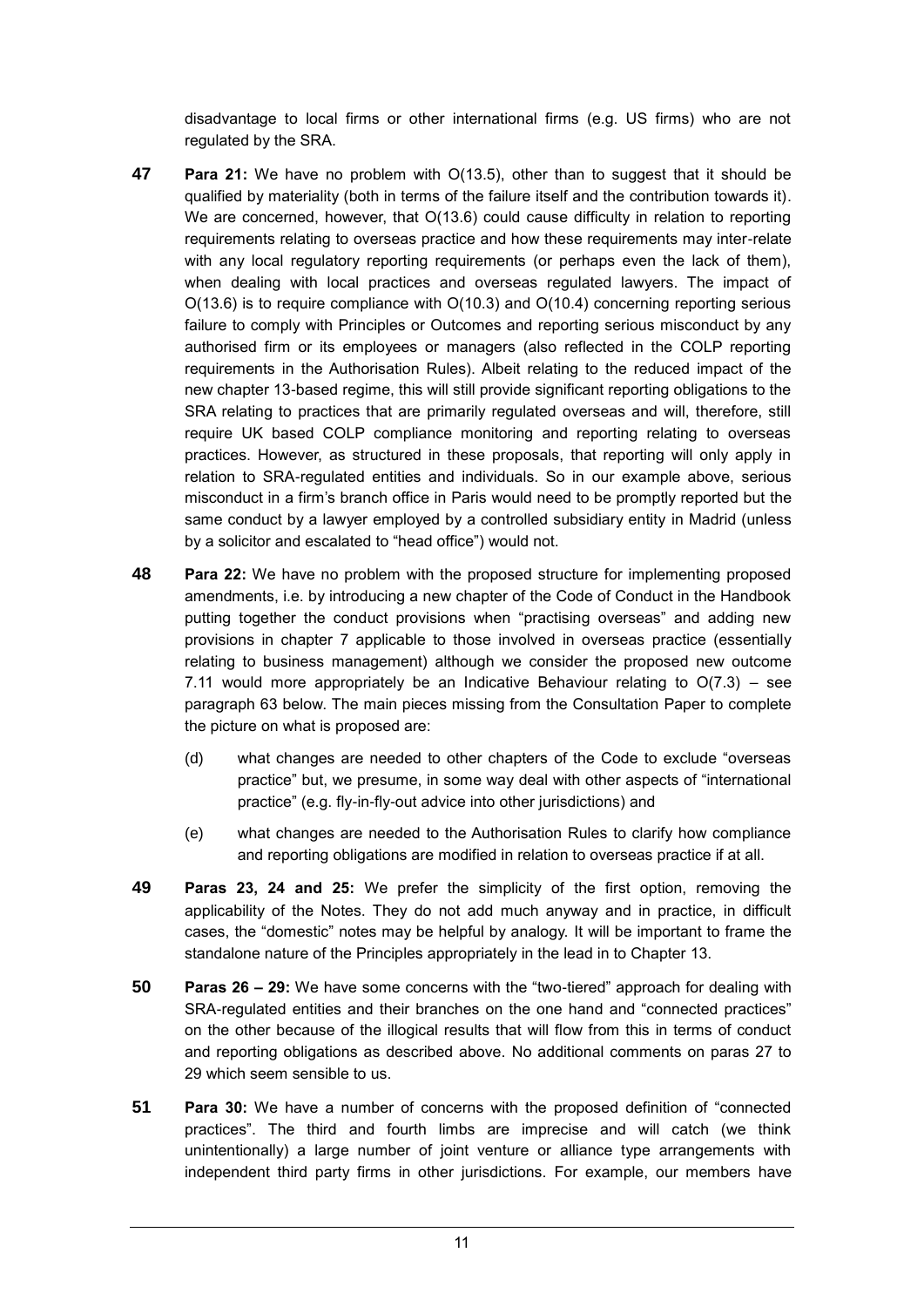alliances which involve parts of their business in other jurisdictions being managed jointly with other firms and/or which are subject to a degree of joint operational control. We would be happy to discuss with the SRA appropriate changes to the drafting so that this definition, if it remains, is proportionately limited. Whether there needs to be a separate definition of "connected practice" if an appropriate definition of "overseas practice" is introduced, as referred to in Part Three below, is something many of our members seriously question.

- **52 Para 31:** Noted.
- **53 Paras 32 – 36:** There are other modes of providing services on multi-jurisdictional matters not obviously covered by these modes. The most obvious of these are (a) where an overseas lawyer operating within a branch or connected practice of an SRAregulated entity provides advice to a client in the UK usually in conjunction with advice provided by lawyers in other jurisdictions, including in the UK, on the same matter and (b) where a combined team of solicitors and overseas lawyers, who may be based in a variety of different locations and entities, provide integrated legal services to a client who may itself be based in several jurisdictions. In some of these scenarios the concept of location of the "establishment" of the practice will often appear outdated and it may appear odd to a client, if they thought about it, that the conduct obligations of our lawyers (e.g. if all are solicitors) or practising entities differ because of the "home base" of the individual lawyer or the entity to which we internally "attach" him or her (e.g. contrasting Madrid and Paris in our example above).
- **54 Para 37:** We agree.
- **55 Paras 38 and 39:** See comments above.
- **56 Paras 40 and 41:** There is also the issue we have raised previously with the SRA that is relevant to many international firms who have partners who are not members of their LLP but who have equivalent status and responsibilities internally. They are not "managers" for SRA purposes wherever they may be based and this causes anomalies in defining internal responsibilities for firm-wide compliance in global law firms. We welcome greater clarity on this as suggested by paragraph 40. A new outcome as suggested in the first alternative in paragraph 40 would seem preferable to clarify the position and address the issue of non-member partners.
- **57 Paras 42, 43 and 44:** Noted.
- **58 Paras 45 – 49:** In principle, we agree this is a gap that needs covering. However, for reasons described above in relation to paragraph 32 we query if this approach oversimplifies the types of cross-border work carried out in multi-jurisdictional teams on complex cross-border matters.
- **59 Para 50:** Noted.
- **60 Para 51:** Amendments to the Authorisation Rules should also be addressed to clarify the jurisdictional reach of the reporting obligations consistent with any amendments to chapter 10 of the Code. It is also not clear how the proposals would apply to in-house lawyers who, if they are solicitors, may be SRA regulated personally but who do not work for SRA regulated entities This needs further consideration, and consultation with the in-house community.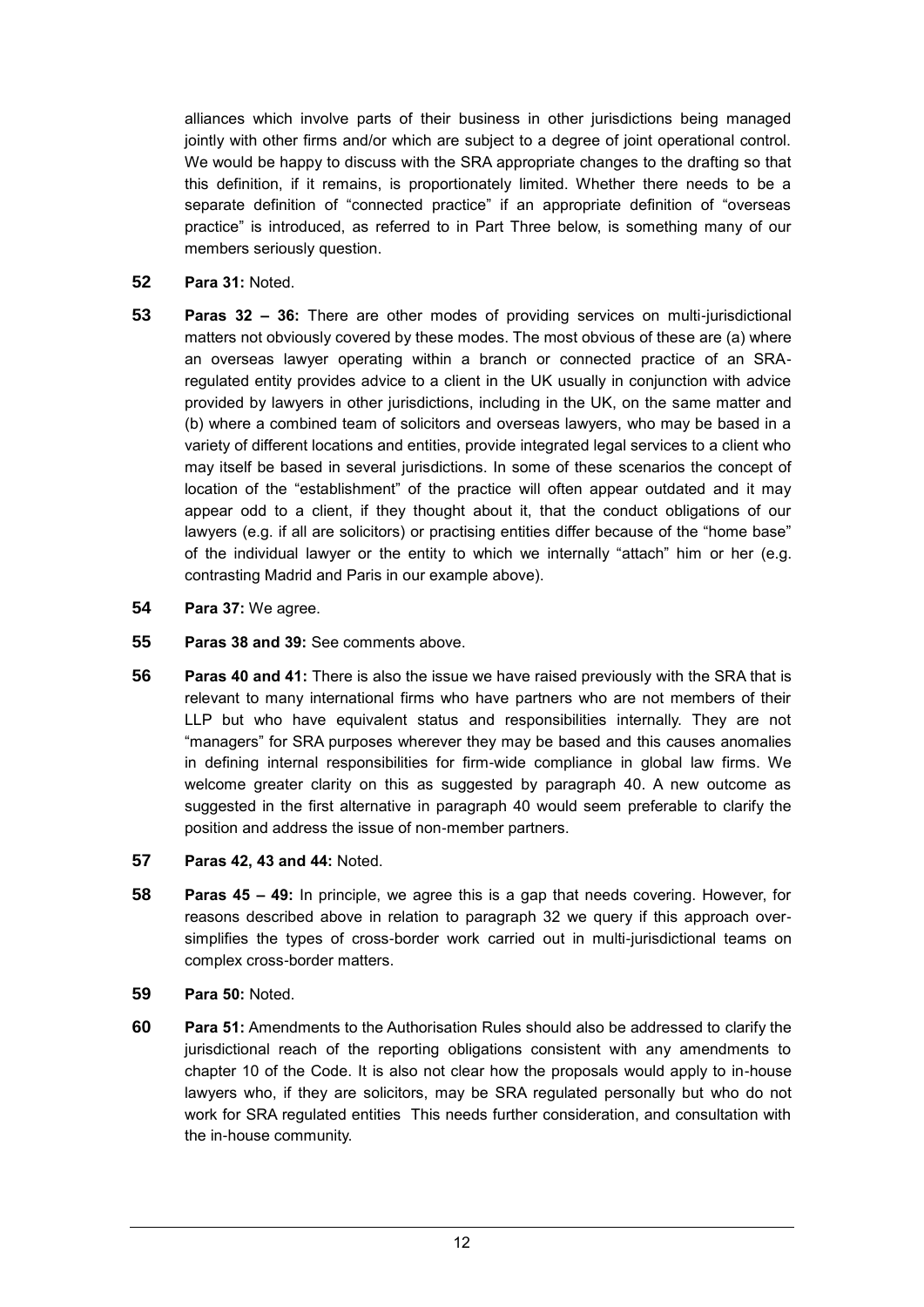**61 Para 52:** Our working group would be very happy to discuss drafting comments or proposed amendments further.

### **Part Three: Progress towards a solution**

- **62** Following detailed discussions at two lengthy meetings with the SRA attended by members of the CLLS Professional Rules and Regulation Committee's working group, we believe progress has been made in clarifying how best to achieve the SRA's objectives for regulating overseas practice, which is leading to revisions that members of the working group are inclined to support, as they meet our concerns. The working group has provided comments on how Chapter 13 of the Code of Conduct could usefully be restructured and are expecting to see, and comment further on, an updated version which takes account of comments made at our last meeting. The key features of this new Chapter 13 which we expect the SRA now to propose are as follows:
	- (i) There will be a definition of "overseas practice" to which the provisions of the new Chapter 13 will apply in relation to individual solicitors and SRA authorised bodies. It will apply to all branches, separate firms or entities which they *de facto* or *de jure* control. Entities outside the control of an SRA authorised body (e.g. firms in a verein structure or which are foreign "parents" with UK "subsidiaries") can voluntarily opt in to SRA overseas regulation if it suits them, with the SRA's agreement. The SRA has made it clear in our discussions that there is no intent to define "connected practices" or to construe its regulation of individual solicitors regularly practising abroad so as to extend application of the Principles, directly or indirectly, to foreign practices and offices that are not managed or controlled by an authorised body.
	- (ii) The new chapter will describe the standards which the overseas practice of E&W solicitors or SRA authorised bodies will be expected to meet. These are designed to be consistent with the standards required of solicitors and authorised bodies practising in England and Wales but modified to take account of local requirements and operating conditions.
	- (iii) These obligations will be to comply with a set of Overseas Principles that are appropriately modified from the domestic Principles and importantly amplified by a set of notes to the Overseas Principles which explains how they should be applied in the overseas practice context.
	- (iv) The Overseas Principles need not be complied with if to do so would result in a conflict with applicable law and professional regulation in the jurisdictions in which a solicitor or firm is practising overseas. So, if they comply with local law and regulation they will not breach these principles. There will just be one override to that, relating to the "primacy" of a new Principle 6 that provides that you must not (even if local law would otherwise require it) do anything which will or be likely to bring into disrepute yourself, any authorised firm in England and Wales of which you are a part or, by association, the legal profession in and of England and Wales.
	- (v) On the sensitive issue of application of Conflicts and Confidentiality requirements overseas, there will be a note which clarifies that the Overseas Principle requiring a solicitor or firm to act in the best interests of their client simply requires them to follow the local regulatory requirements of the jurisdiction in which they are practising overseas. If no such requirements exist,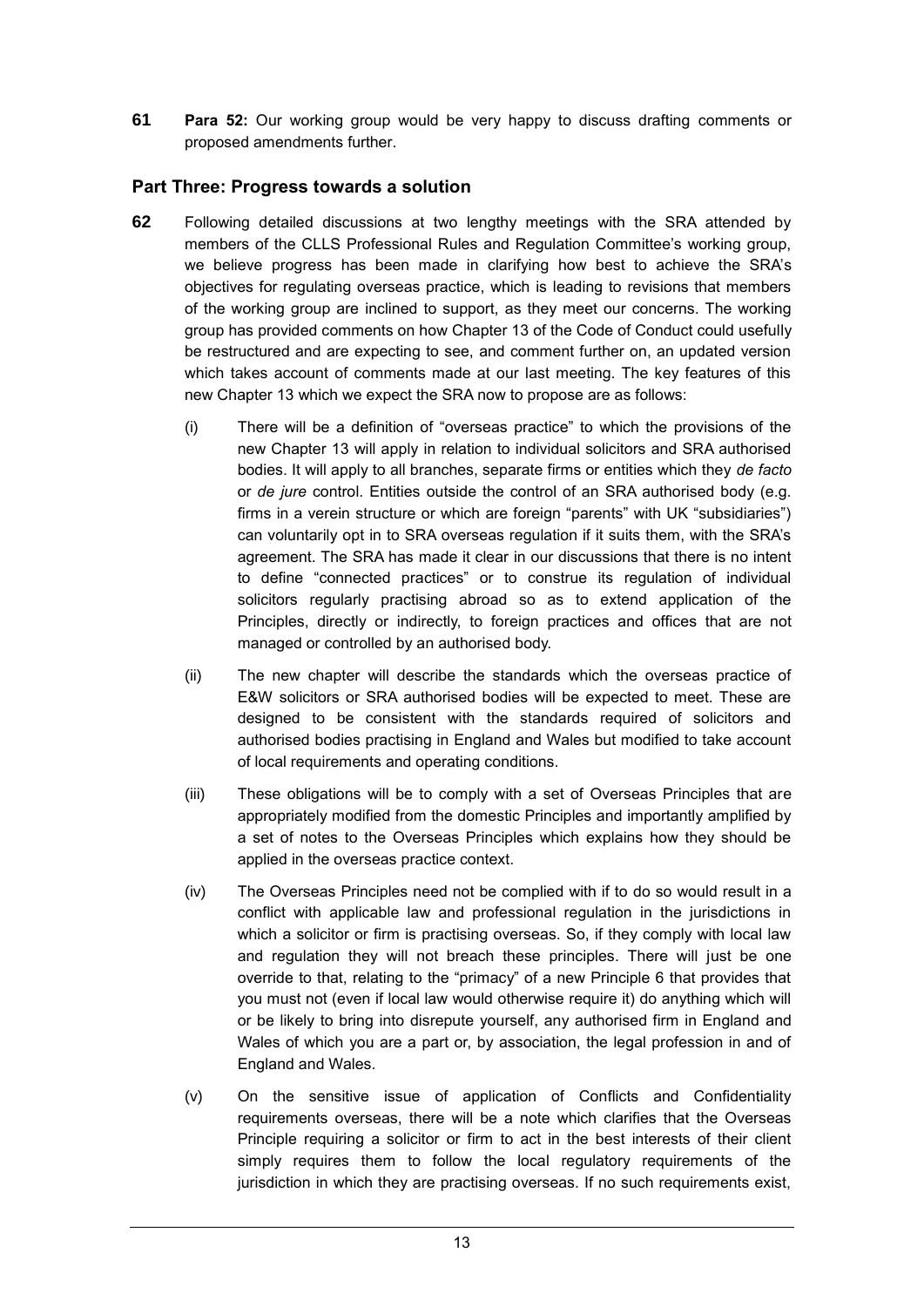the SRA have confirmed they will expect them to determine what the best interests principle requires in the particular circumstances, no doubt taking into account client expectations and accepted best practice where applicable. This will replace the proposed IB (13.2) in the Consultation Paper.

- (vi) On monitoring and reporting, the SRA have confirmed that the new Chapter will clarify that only material and systemic breaches will need to be monitored and reported in respect of overseas practice. The SRA agrees that proportionate regulation requires a focus only on serious concerns and are keen to find a definition of materiality in this context which achieves this objective.
- **63** In the context of these discussions, we doubt whether it will be necessary to introduce a new outcome 7.11 applicable to "connected practices" if instead perhaps a new indicative behaviour were added to expand on the impact of O(7.3) in the context of the obligations arising on authorised persons and their "overseas practice" as will be defined. If the SRA still wishes to introduce the concept of "connected practice" in the context of chapter 7 we consider it should be much more narrowly defined than in the Consultation Paper, as we have discussed with the SRA.

Yours sincerely

Alasdair Douglas Chair, CLLS

#### © CITY OF LONDON LAW SOCIETY 2013

All rights reserved. This paper has been prepared as part of a consultation process. Its contents should not be taken as legal advice in relation to a particular situation or transaction.